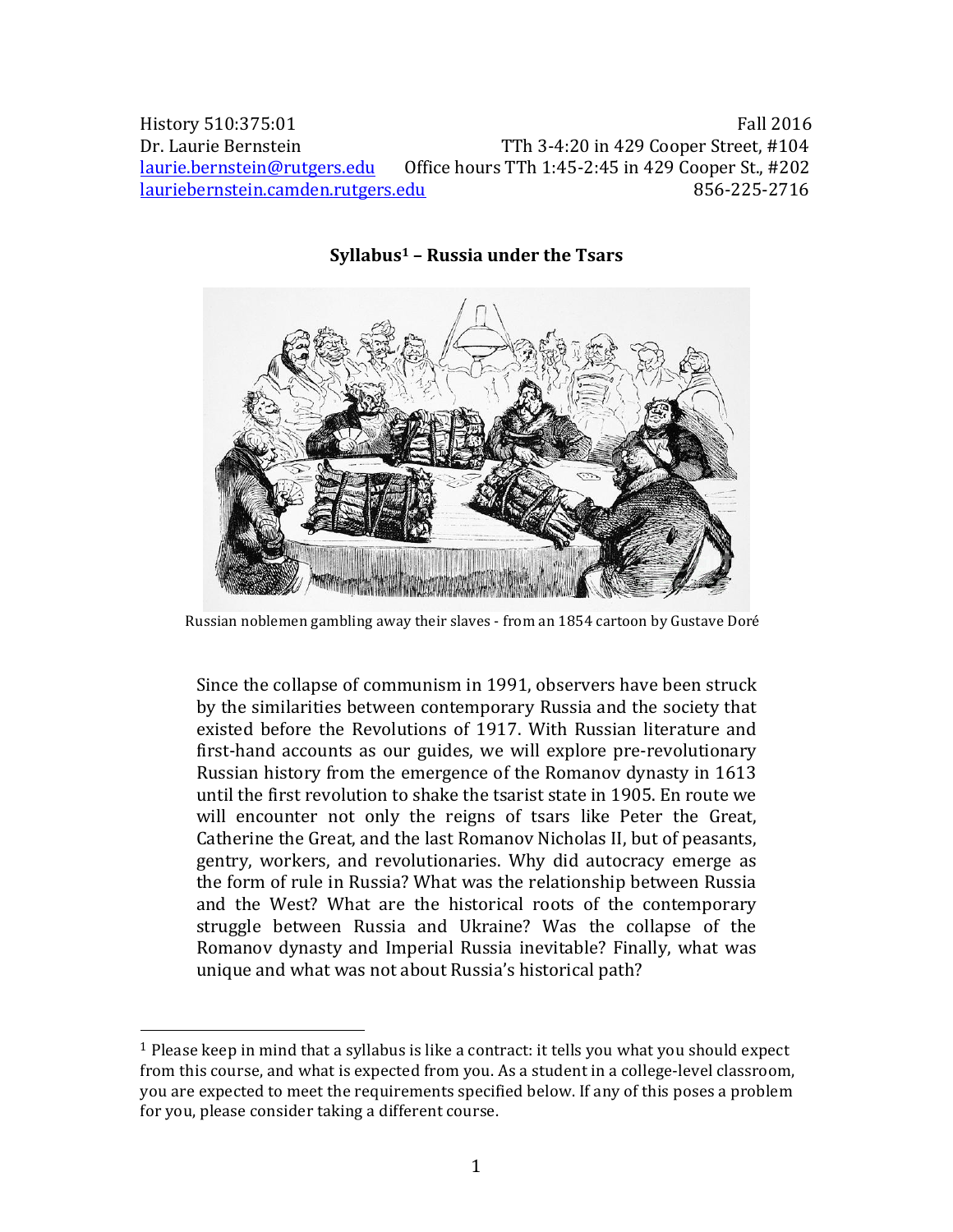### **Required reading:**

### Be sure to buy the eighth edition of this text

Nicholas Riasanovsky and Mark Steinberg, *A History of Russia*, 8<sup>th</sup> edition (Oxford University Press, 2010) ISBN-13 9780195341973

#### Be sure to buy these specific versions of our translated works of fiction

- Anton Chekhov, *Five Plays* (Oxford University Press, 2008) ISBN-13 978-0199536696
- Fyodor Dostoevsky, The Best Short Stories of Fyodor Dostoevsky (Modern Library, 2001) ISBN-13 978-0375756887
- Nikolai Gogol, *The Diary of a Madman, The Government Inspector, and Selected Stories* (Penguin Classics, 2006) ISBN-13 978-0140449075
- Alexander Pushkin, *Eugene Onegin* (Oxford University Press, 2009) ISBN-13 978-0199538645
- Leo Tolstoy, *The Kreutzer Sonata and Other Short Stories* (Dover Publications, 1993) ISBN-13 978-0486278056

#### **Primary sources<sup>2</sup> listed below and available on Sakai Resources**

#### **Requirements:**

 

*Conduct, attendance, and participation (10 points)*

Students are expected to attend every class, to arrive on time, to come prepared in terms of the reading and writing assignments, and to participate civilly in class discussions. Students are also expected to remain in the classroom during our sessions – exceptions will be made for emergencies *so long as I am notified in advance.* Electronic and mobile devices are to be turned off and out of reach during class time – exceptions will be made for students in the midst of family emergencies *so long as I am notified in advance*. There are no excused absences. Courtesy dictates that students who cannot attend a scheduled class should let me know via email or voicemail prior to that class. *NB*: When you send me an email, please keep in mind that these are not texts among friends, but rather communications among professionals. In other words, emails should begin with a polite and formal address (like "Dear Dr. Bernstein,"); they should be written carefully, grammatically, and with attention to correct spelling; and they should be signed with your full name.

*Written comments on each week's assigned reading (30 points total)* For the designated chapters (specific chapters and dates are marked on the syllabus), students are to submit prior to class via Sakai Assignments a double-spaced and carefully written paper that (1) puts something particularly striking from the assigned reading *in their own words* with page **references inside parentheses**; (2) contains an *informed reaction* to the

<sup>&</sup>lt;sup>2</sup> When historians refer to "primary sources," we don't mean *main* sources but rather sources (or documents) that were created near or during the period we are investigating. Our text is a secondary source; all the documents on Sakai Resources are primary sources.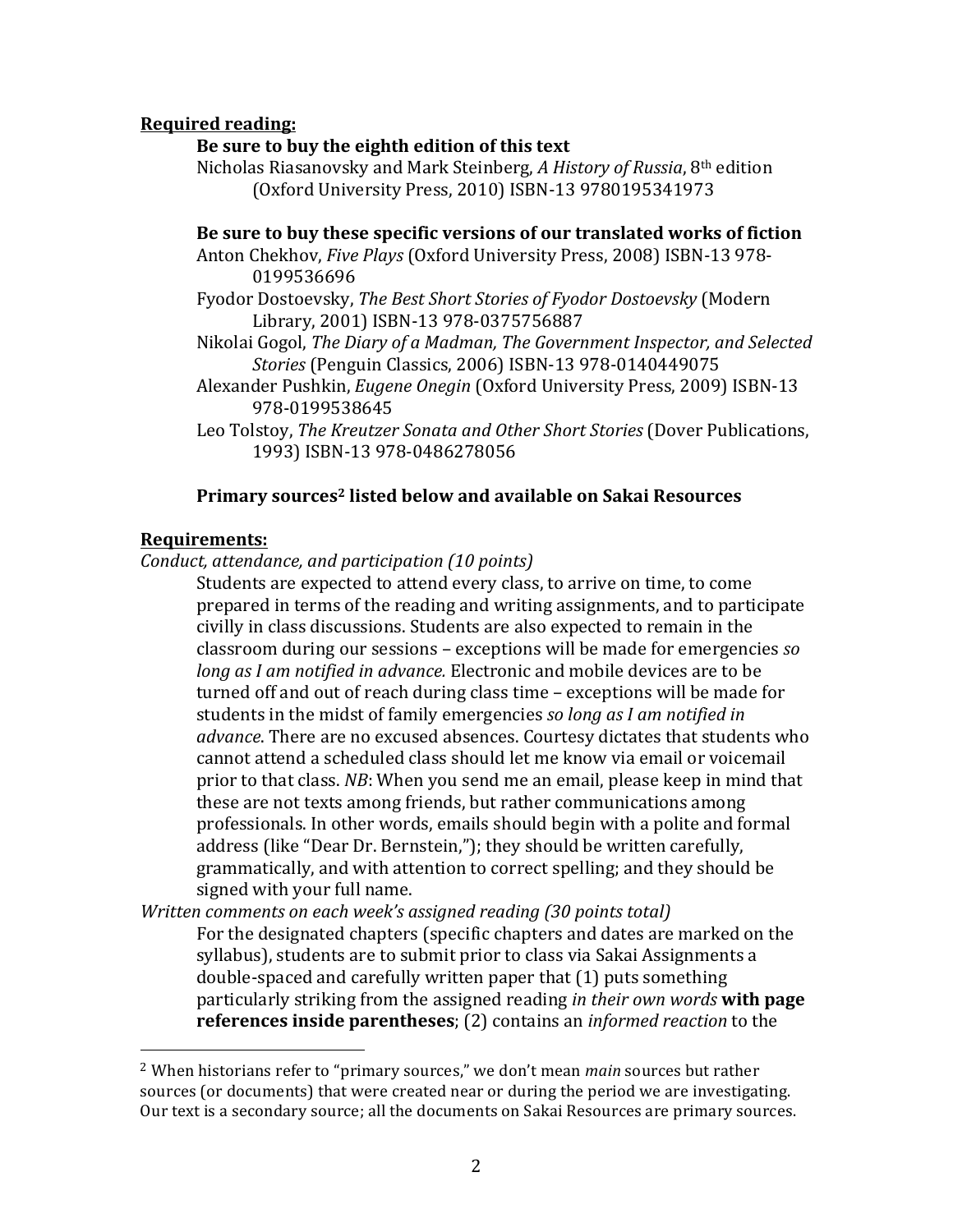*historical issue* at hand; and (3) raises a *relevant question* for our class discussion. (This question will *not* count if it's something that can easily be looked up with a Google or other search.) Each short paper that adheres to all the guidelines will receive three full points. If students are absent, I will accept their papers as long as the comments arrive *prior* to the start of that day's class.

*Quizzes on the reading (35 points total)*

There will be a short quiz at the start of seven classes designated below to make sure students are prepared to discuss the assigned works of fiction and memoirs by Durova, Figner, Zasulich, and Liubatovich.

*Midterm exam (10 points)*

Midway through the semester, there will be an exam on the material in lectures and the assigned readings to date.

*Take-home final exam (15 points)*

Students will choose two related articles from among a list I distribute, and write a formal paper that compares and contrasts each author's interpretation of a related issue.

*NB: Students with documented physical, mental, and learning disabilities should contact our Office of Disability Services for reasonable accommodations and services. Call the coordinator Timothy Pure (856-225-6442) or email him at tpure@rutgers.edu.*

# **When you complete this course you will have learned:**

The basic contours of Imperial Russian political, intellectual, and social history How historians interpret primary sources of Russian history How historians read and assess secondary sources How to understand classic works of Russian literature in their historical context

#### \*\*\*\*\*\*\*\*\*\*\*\*\*\*\*\*\*\*\*\*\*\*\*

#### **Introduction to the course and Russian history**

Tuesday, September 6

#### **The rise of autocracy in Russia**

Thursday, September 8 Familiarize yourselves with *A History of Russia*, chapters 17, 18, and 19 Read on Sakai Resources and be prepared to discuss document #1 (Krizhanich's Observations)

### **Peter the Great and Westernization**

 

Tuesday, September 133 and Thursday, September 15 Read *A History of Russia*, chapter 20 \*Comments on chapter 20 (your first set) must be submitted via Sakai Assignments before 3:00 pm on September 15

 $3$  September 13 is the last day to drop a course without a W grade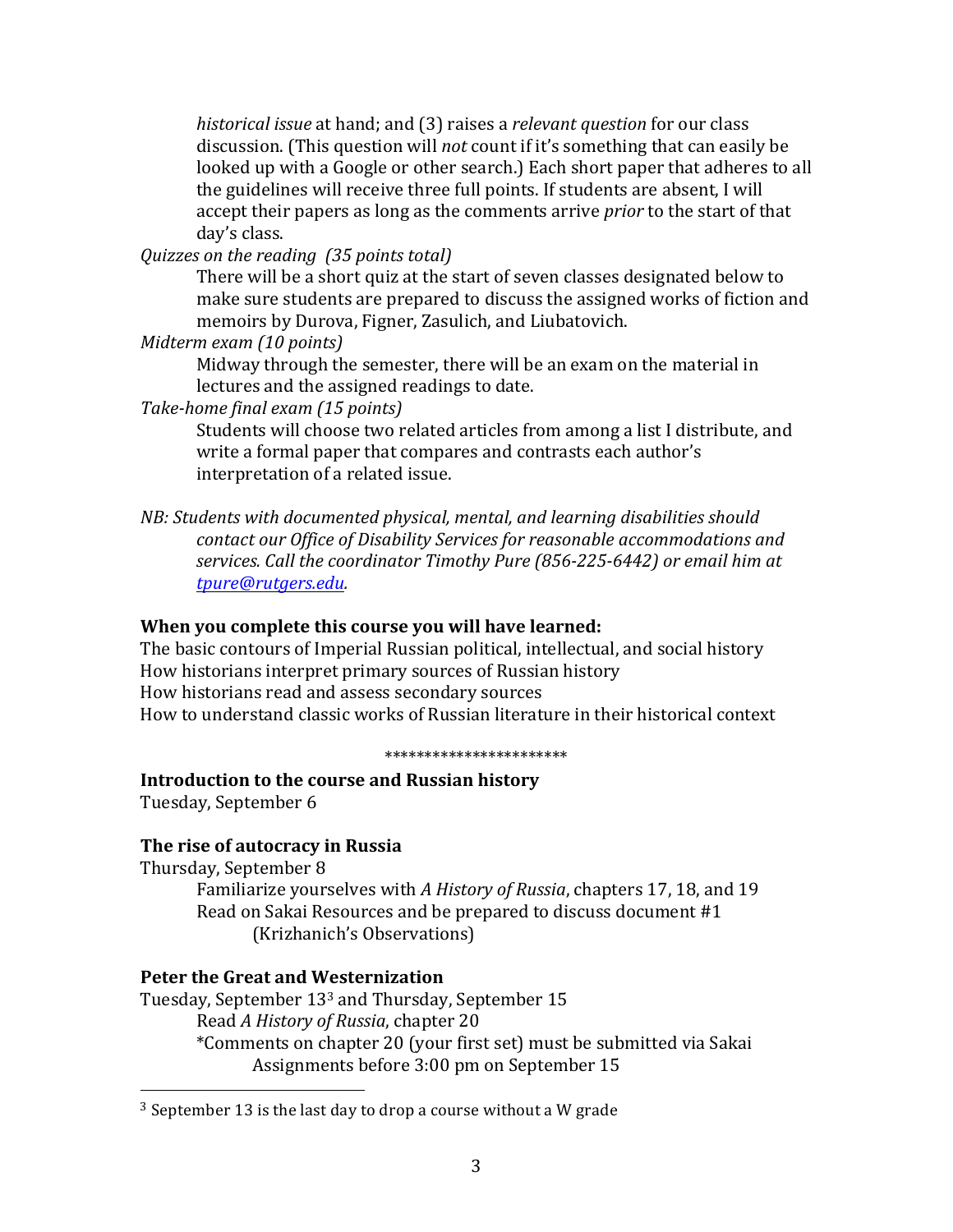Read on Sakai Resources and be prepared to discuss document #2 (Peter's Relations with His Son)

#### **The immediate Petrine legacy**

Tuesday, September 20 Read *A History of Russia*, chapter 21 \*Comments on chapter 21 (your second set) must be submitted via Sakai Assignments before 3:00 pm on September 20 Read on Sakai Resources and be prepared to discuss document #3 (Anna Ivanovna's 'Conditions')

### **Catherine the Great and Russia's Enlightenment**

Thursday, September 22 and Tuesday, September 27 Read *A History of Russia*, chapters 22 and 23 \*Two sets of comments, one on chapter 22 and one on chapter 23 (your third and fourth sets), must be submitted via Sakai Assignments before 3:00 pm on September 27 Read on Sakai Resources and be prepared to discuss documents #4 (Nakaz),

#5 (Pugachev rebellion), and #6 (Radishchev)

#### **Alexander I's policies and role as the "savior of Europe"**

Thursday, September 29 and Tuesday, October 4

Read *A History of Russia*, chapters 25 and 27

\*Two sets of comments, one on chapter 25 and one on chapter 27 (your fifth and sixth sets), must be submitted via Sakai Assignments before 3:00 pm on October 4

Read on Sakai Resources and be prepared to discuss document #7 (Karamzin)

#### **The Cavalry Maiden**

Thursday, October 6 Read on Sakai Resources and be prepared for a quiz and discussion on document #8 (Durova)

#### **Alexander Pushkin**

Tuesday, October 11

Read and be prepared for a quiz and discussion on Pushkin, *Eugene Onegin*

#### **Nicholas I, the "iron tsar"**

Thursday, October 13 and Tuesday, October 18 Read *A History of Russia*, chapters 26 and 28 \*Two sets of comments, one on chapter 26 and one on chapter 28 (your seventh and eighth sets), must be submitted via Sakai Assignments before 3:00 pm on October 18 Read on Sakai Resources and be prepared to discuss documents #9 (Bestuzhev), #10 (Russia and the World) and #11 (Belinskii's letter)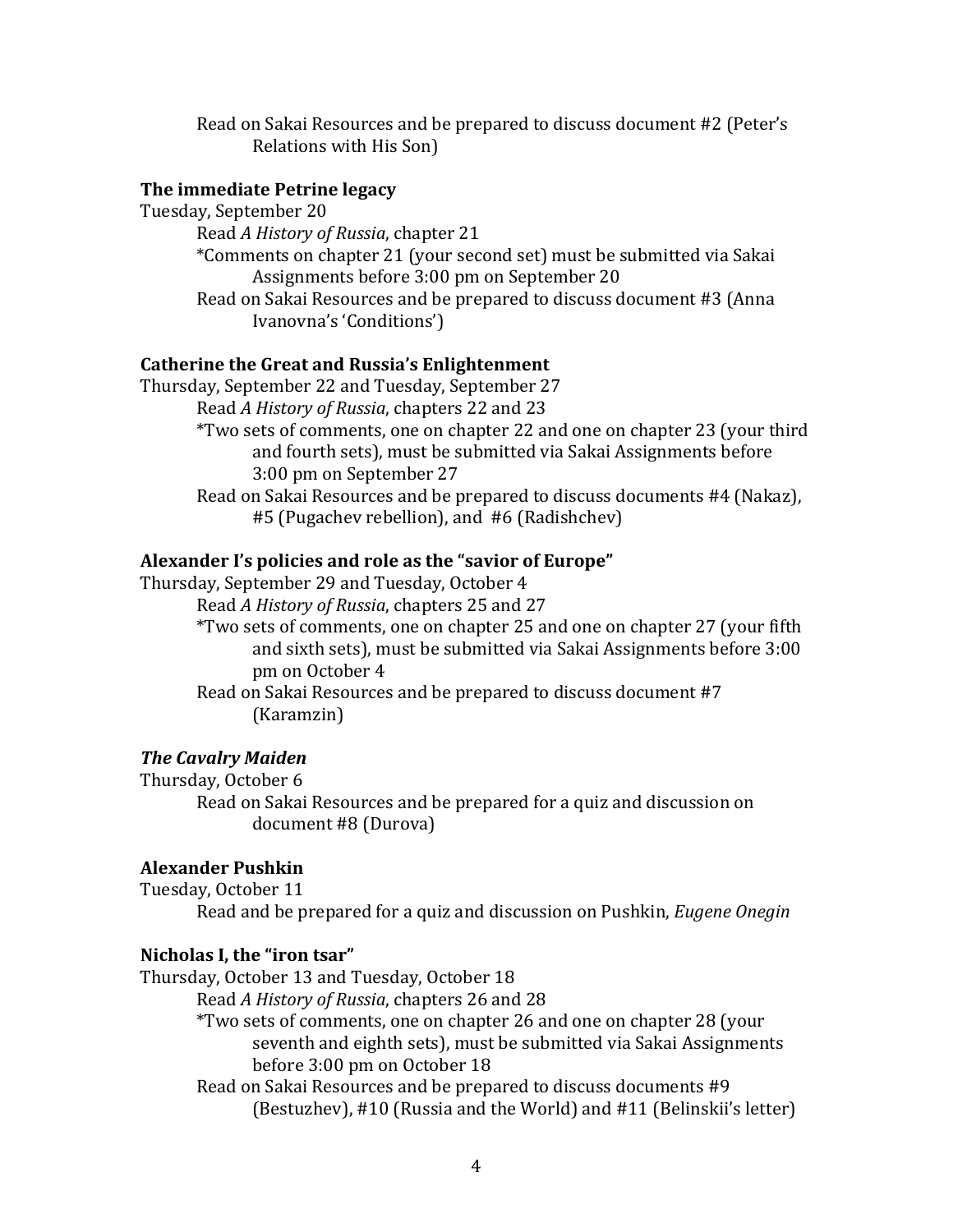### **Nikolai Gogol**

#### Thursday, October 20

Read and be prepared for a quiz and discussion on Gogol, "The Government Inspector," pp. 211- 306 in *The Diary of a Madman, The Government Inspector, and Selected Stories*

### **Midterm exam**

Tuesday, October 25

### **Alexander II and his "Great Reforms"**

Thursday, October 27 and Tuesday, November 1 Read *A History of Russia*, chapter 29 \*Comments on chapter 29 (your ninth set) must be submitted via Sakai Assignments before 3:00 pm on November 1 Read on Sakai Resources and be prepared to discuss documents #12 (Abolition of Serfdom) and #13 (Death of Alexander II)

# **The female face of Russian radicalism**

Thursday, November 3

Read on Sakai Resources and be prepared for a quiz and discussion on documents #14 (Figner), #15 (Zasulich), and #16 (Liubatovich)

#### **Fyodor Dostoevsky**

Tuesday, November 8

Read and be prepared for a quiz and discussion on Dostoevsky, "Notes from the Underground," pp. 95-214 in *The Best Short Stories of Fyodor Dostoevsky*

#### **Leo Tolstoy**

Thursday, November 10 Read and be prepared for a quiz and discussion on Tolstoy, "The Kreuzer Sonata," in *The Kreutzer Sonata and Other Short Stories*

# **The last two Romanovs: Alexander III and Nicholas II**

Tuesday, November 154 and Tuesday, November 22

*NB: No class on Thursday, November 17 – Dr. Bernstein will be participating in the annual convention of the Association for Slavic, East European, and Eurasian Studies*

Read *A History of Russia*, chapter 30

 

\*Comments on chapter 30 (your tenth set) must be submitted via Sakai Assignments before 3:00 pm on November 22

 $4$  November 15 is the last day to withdraw and receive a grade of W.